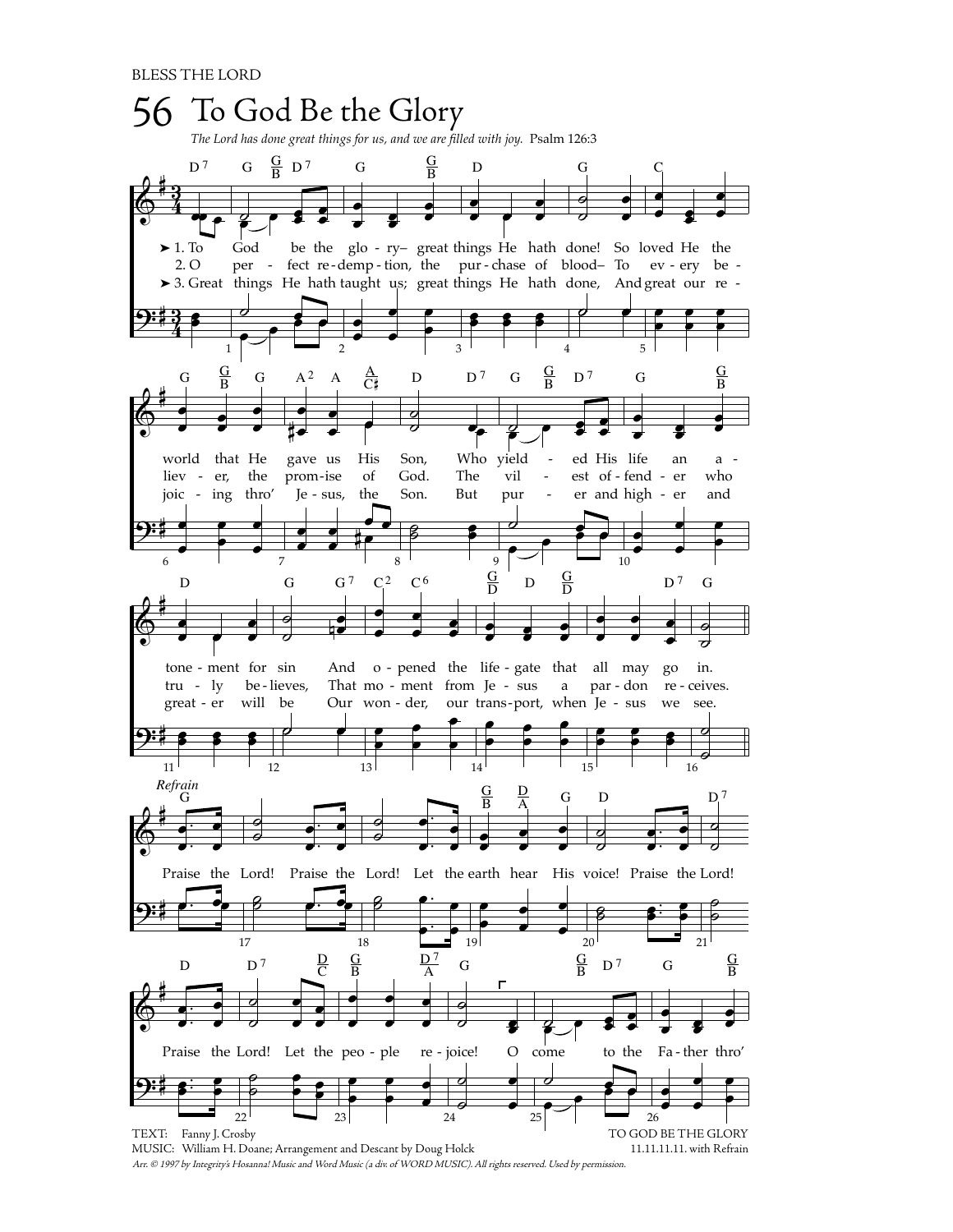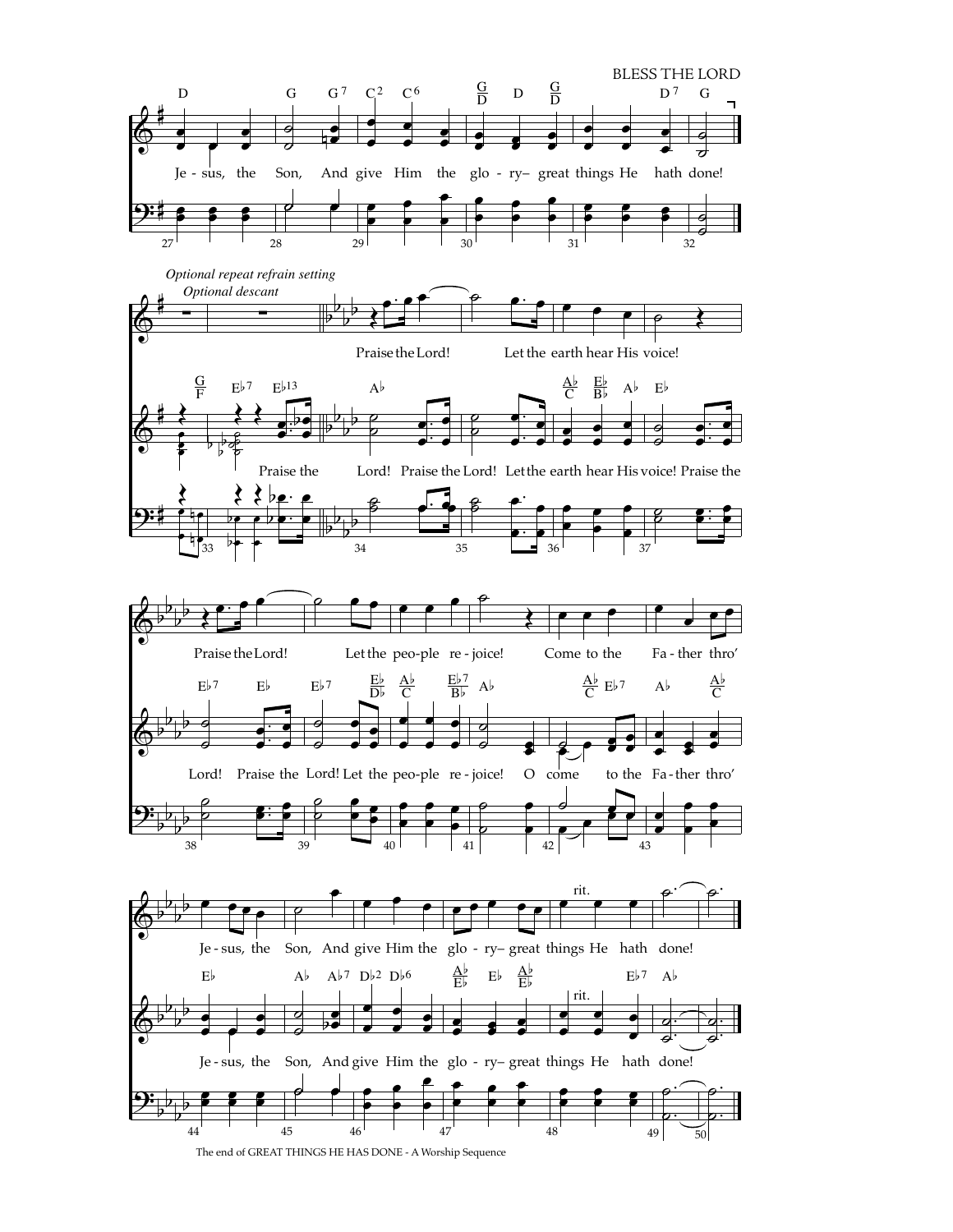



**LENT**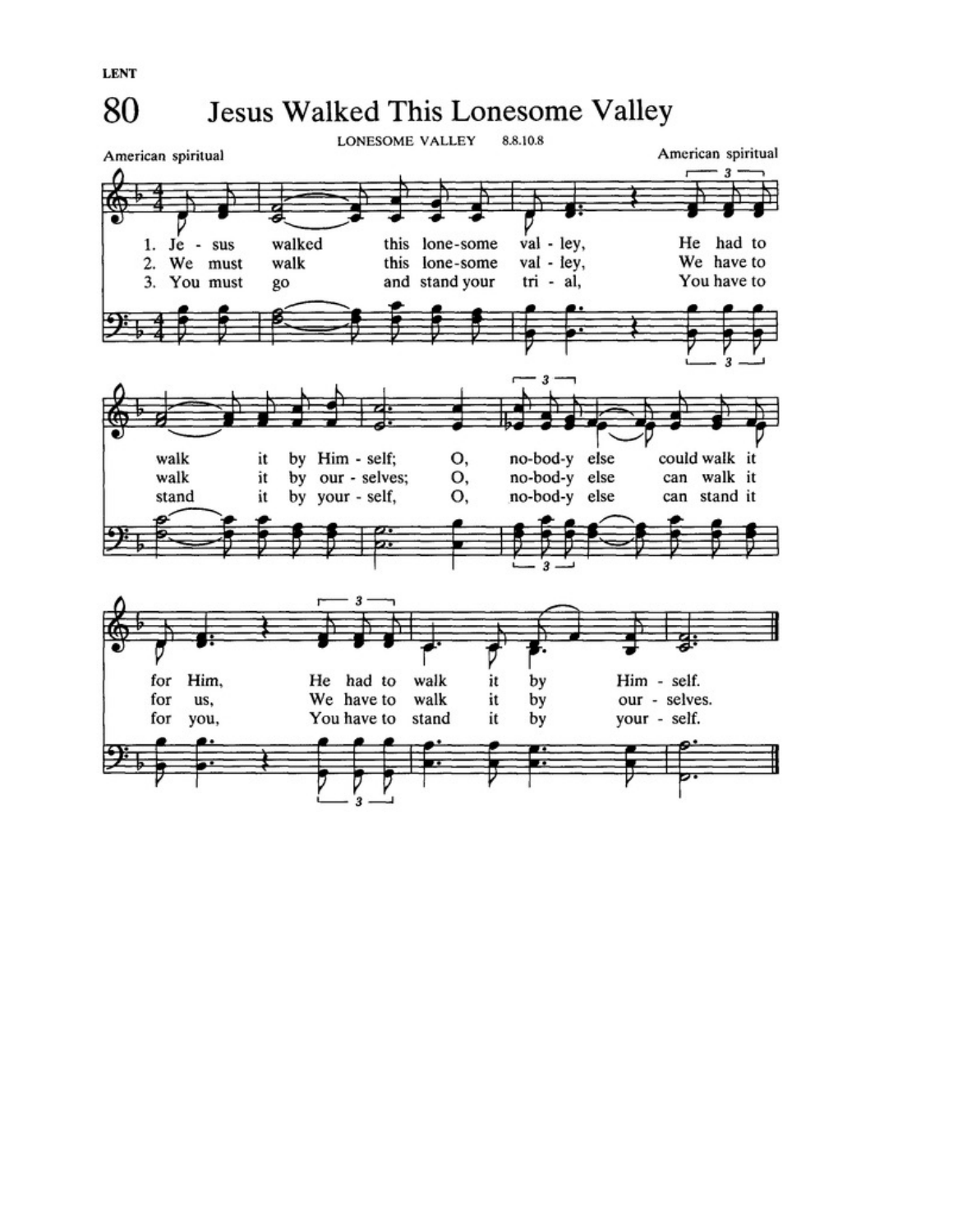

## I Danced in the Morning

SIMPLE GIFTS Irregular with refrain



Text and Music: C Copyright 1963 by Galliard, Ltd. All rights reserved. Reprinted by permission of Galaxy Music Corp., Boston,